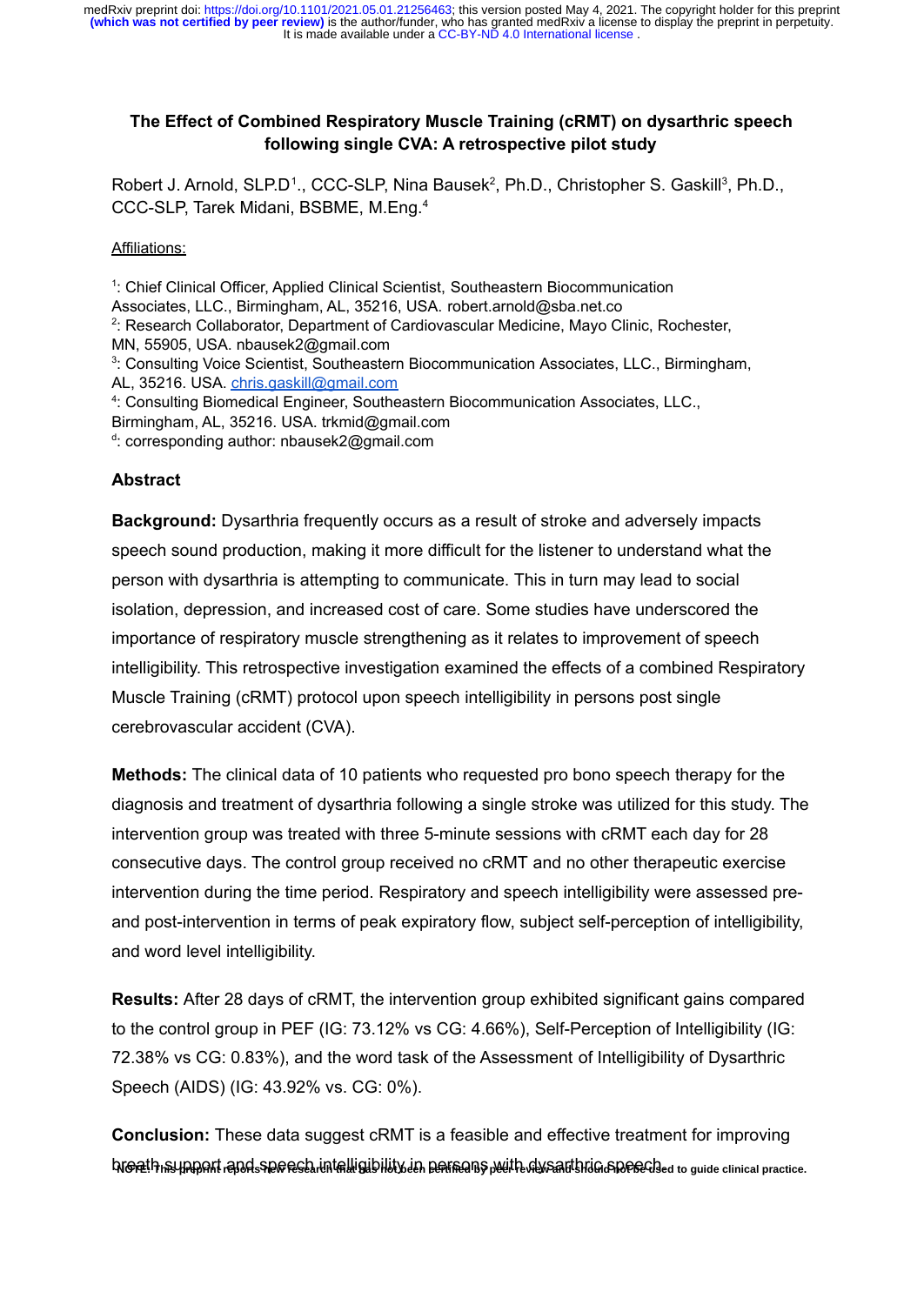It is made available under a CC-BY-ND 4.0 International license. medRxiv preprint doi: https://doi.org/10.1101/2021.05.01.21256463; this version posted May 4, 2021. The copyright holder for this preprint<br>(which was not certified by peer review) is the author/funder, who has granted medR

#### **Introduction**

Approximately 20 to 40 percent of the 5 million stroke survivors per year in the United States of America have a motor speech disorder known as dysarthria, rendering a population of 1 to 2 million living with this disorder [1–5]. In the United Kingdom, about 1 in 53 persons (1.2 million) in the total population are stroke survivors, of whom 30 to 40% have had dysarthria at some stage [6]. Dysarthria causes distortions of speech sounds decreasing the ability of the listener to comprehend the content and emotion messages the speaker intends to convey. Severe dysarthria can even render the affected person's speech totally unintelligible.

Stroke-induced dysarthrias may restrict social interactions, leading to isolation and depression. It is interesting to note, however, that the severity of dysarthric speech is not always congruent with the psychosocial impact, as even mild dysarthria may have a significant impact [7]. Dysarthria can result in impaired self-identity, dysfunctional relationships, emotional disruptions, and even perceptions of being stigmatized [8]. In contrast to the evidence for the psychosocial impact of dysarthria following stroke, the socioeconomic and financial burden appears largely uninvestigated. Although the cost of stroke and dysphagia is well documented, little investigation has been conducted with regards to the personal financial hardships and societal financial impacts of dysarthria [9]. The ACT NoW study found that speech therapy in patients with dysarthria following stroke may be beneficial if delivered early, at an estimated cost of at least GBP25,000 (approximately USD 35,000) to gain one unit of utility (e.g. Therapy Outcome Measure [TOM]) [10]. Dysarthria, dysphonia, and dysphagia are frequent comorbidities as impaired glottic closure is often a common finding following CVA [11–13].

Evaluation of the speech clarity of persons with dysarthria has evolved over time. A taxonomy for the classification of the dysarthrias was developed at the Mayo Clinic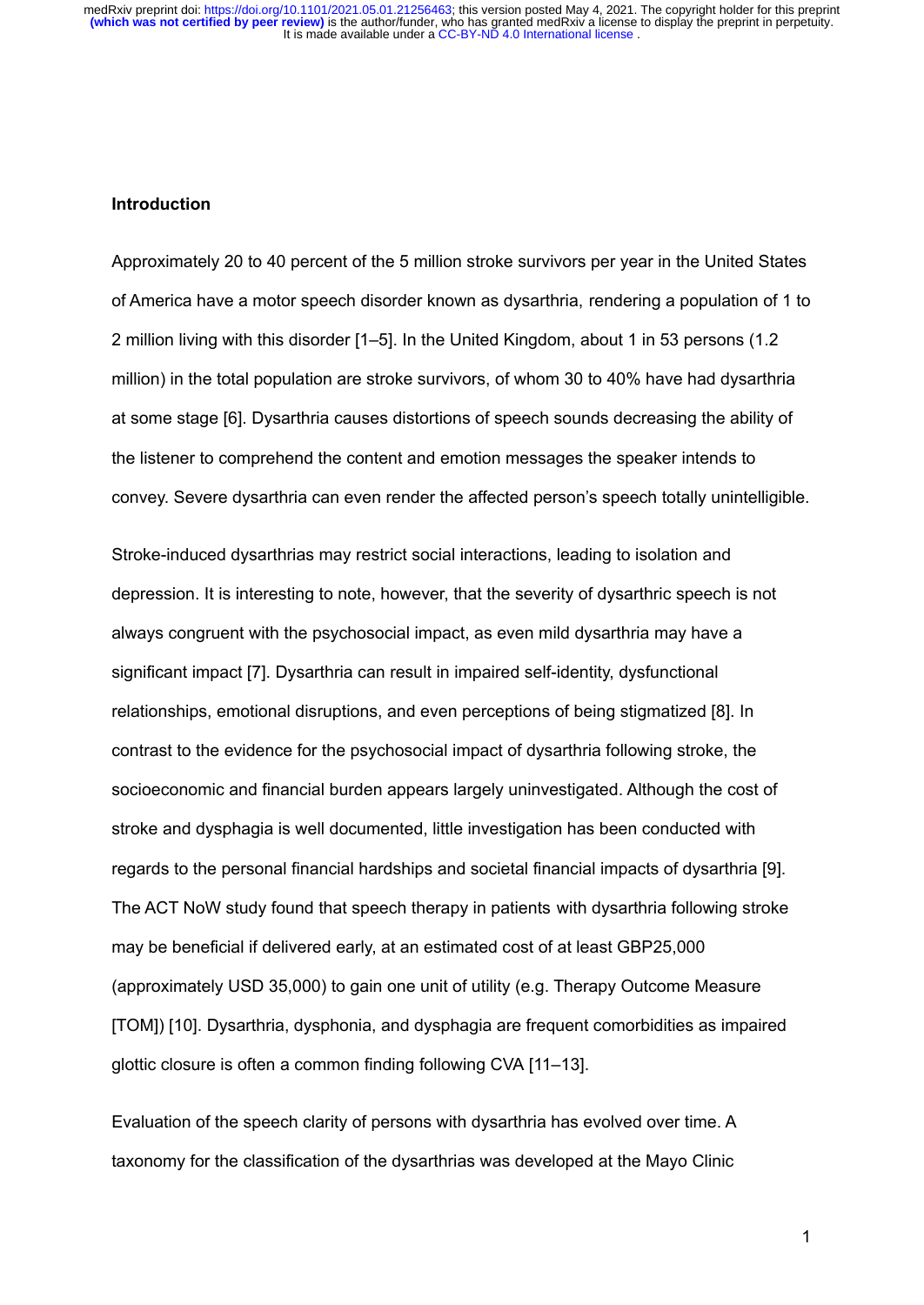[14–17].This data described flaccid, spastic, ataxic, and some mixed types of dysarthria (e.g. spastic-flaccid) in the stroke population. Furthermore, the Mayo Clinic data enabled clinicians to have a general idea of where the damage from a given stroke had occurred in the central nervous system. For example, flaccid dysarthria results from lower motor neuron damage, while spastic dysarthria results from upper motor neuron damage. Identification of dysarthria subtype is vital for appropriate treatment selection.

The clinical characteristics of dysarthric speech following stroke include rate of speech, prosody, resonance, phonation, articulation, and overall intelligibility. These factors can be evaluated through perceptual, acoustic, manometric, and palatographic means [16–22]. One commonly used clinical tool with adult populations is the Assessment of Intelligibility of Dysarthric Speech (AIDS) [23] which evaluates speech intelligibility at the word level and sentence level and provides a percentage of the intelligibility of speech at both levels. Objective measurements of lip, tongue, and jaw muscle strength and endurance, as they relate to speech and swallow functions, may provide additional insights into function and dysfunction of relevant muscle groups. Several recently developed technologies provide tools for specific evaluation [24–27]. Furthermore, some clinical researchers have asserted that if a given patient can continuously generate subglottic air pressure of 5 cm of  $H<sub>2</sub>O$  for at least 5 seconds or more, then the respiratory system is likely to be adequate for supporting speech efforts [18]. Use of this pressure generating capability alone may offer a limited perspective, as persons with neuromuscular respiratory deficits may be able to perform this simple static task, but still be unable to sufficiently perform the complex, dynamic respiratory and articulatory movements required for the demands of speech.

Respiratory muscle weakness (RMW) has been identified as being a contributor to loss of intelligible speech following CVA. Early evidence presumed that the most limiting factor in breath support for speech in the presence of dysarthria was the lack of efficiency of valving of the exhalatory airstream [28,29]. An advancement in understanding of the support provided by the respiratory system for dysarthric persons was made with the realization that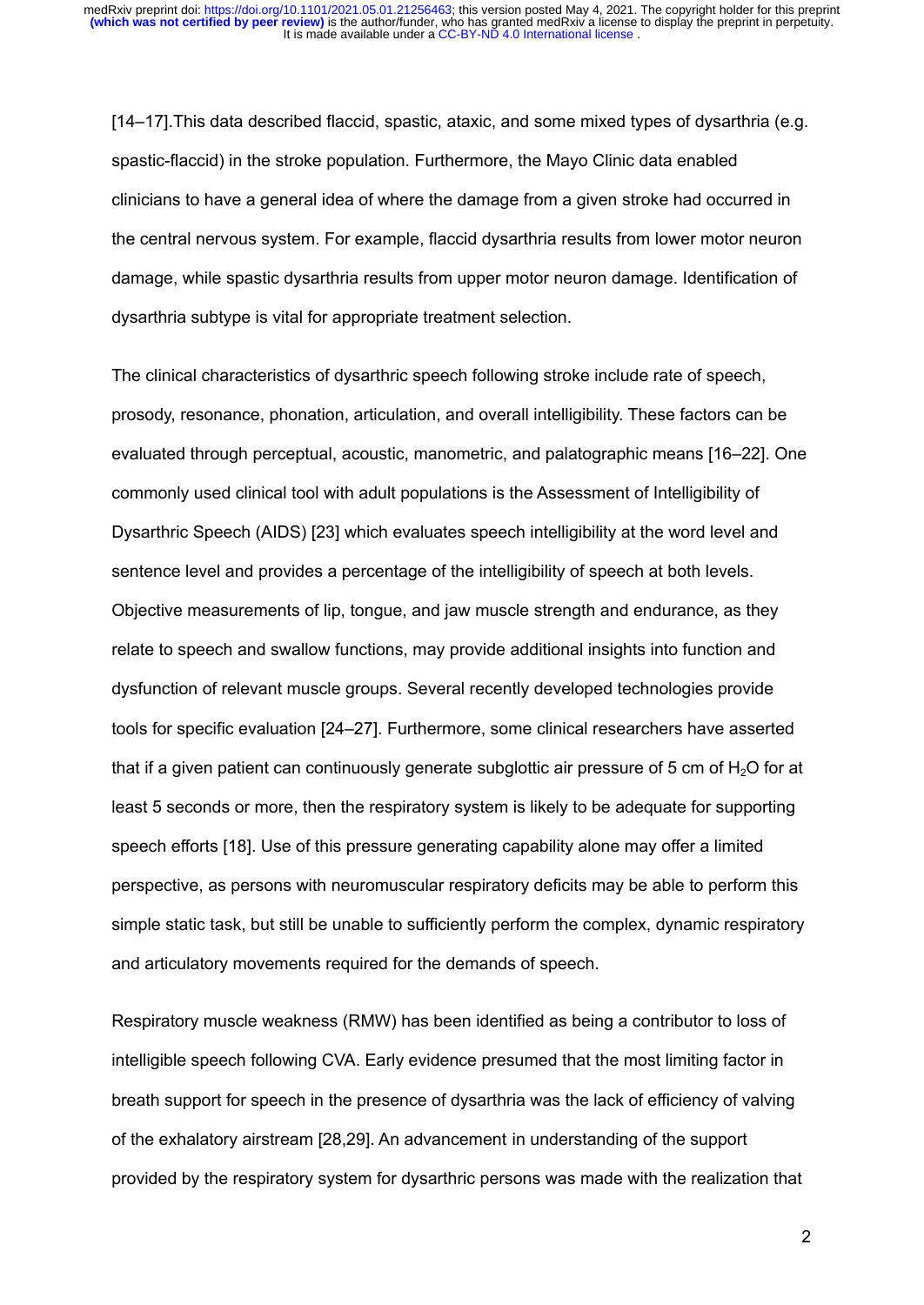the use of a relatively high lung volume at the onset of speech could improve the intelligibility of speech clarity [30]. Respiratory muscle weakness has since been recognized as a significant contributor to physiological disorders of the upper aerodigestive tract including dyspnea and dystussia [31], and evidence-based treatment paradigms have begun to emerge [32,33]. More recently, research has revealed the importance and effectiveness of respiratory strengthening for the treatment of other physiological disorders of the upper aerodigestive tract including dysphagia, dysphonia, and dysarthria [33–38].

Traditional approaches have included coaching of slow rate, breathing exercises, over-articulation, and active resistance oral range of motion tasks. Newer approaches include Lee Silverman Voice Therapy (LSVT) [39,40] and Expiratory Muscle Strength Training (EMST) [41], as well as some emerging concepts with Augmentative & Alternative Communication (AAC) systems and voice banking including VOCALiD [42–45]. Respiratory Muscle Weakness (RMW) has been found to be prevalent in patients with dysarthria and/or dysphagia following stroke, and amenable to respiratory muscle strengthening [46]. A pilot study using respiratory muscle training (RMT), strengthening both the inspiratory and expiratory muscles, resulted in improvement of several aspects of the disease, including fatigue, respiratory muscle strength, lung volume, and voice clarity [47]. As RMW is a significant contributor to dysarthria independent of the subcategory, RMT may therefore be considered a safe and useful therapy approach.

In order to assess the effects of combined Respiratory Muscle Training (cRMT) on speech clarity and breath support, this study investigates the effects of an exercise program using a combined resistive IMST and EMST device (THE BREATHER **R**), PN Medical Inc., US Patent Number 4,739,987)[48], which allows for strengthening of the muscles of inhalation and exhalation in the same breath cycle [49,50]. This retrospective pilot investigation analyzes the effectiveness of a 4-week cRMT program, which has been shown to have positive effects on neurogenic dysphagia [36] and neurogenic dysphonia [37], on the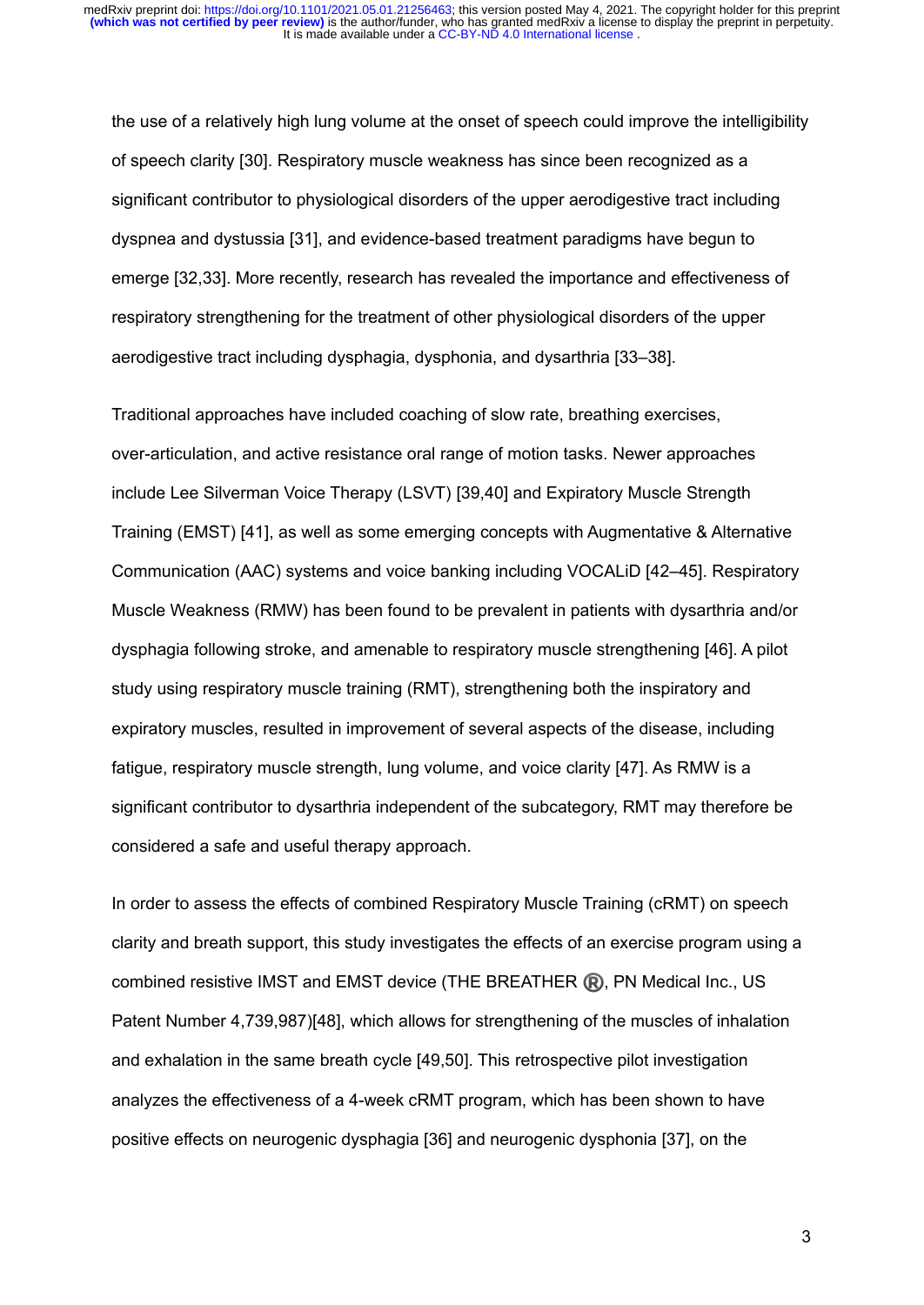improvement of speech intelligibility and peak flow in stroke patients diagnosed with dysarthria following a single cerebrovascular accident (CVA).

#### **Methods**

The source data for this retrospective study was collected at a *pro bono* clinical speech-language pathology (SLP) clinic, which was run by the Office of Hispanic Ministry at a Catholic church in the Greater Birmingham Area of Alabama between 1998 and 2010. This study was granted an Institutional Review Board (IRB) exemption by the Western Institutional Board. All participants included in the study presented with dysarthria following a neurologist confirmed single CVA. As there was a lag between diagnosis and an available treatment opportunity, patients were offered a choice to be instructed in cRMT in the interim, which included explanation, demonstration, and return demonstration. Patients who chose to participate in the cRMT protocol were included in the intervention group (IG), while those who chose not to use the device while waiting for treatment were considered as the control group (CG) for analysis.

Participants included in the analysis had no prior neurological history, no history of dysarthria prior to their CVA, no pharmacological or surgical interventions, and no additional therapy for speech, swallow, or voice during the study period. Furthermore, no other allied health therapy services which may have resulted in some degree of improvement of articulatory, vocal fold, or respiratory functioning (e.g. occupational therapy, physical therapy, respiratory therapy, music therapy, etc.) were administered during the study time period. Lastly, there were no changes in medications noted (e.g. changes in dosage, discontinuation, addition, etc.) during the study time period. Any patients who failed to meet one or more of the inclusion criteria were excluded from this study. The participants' demographic data were reported by age, sex, and race. Additionally, the specification of the hemisphere of CVA was reported. Persons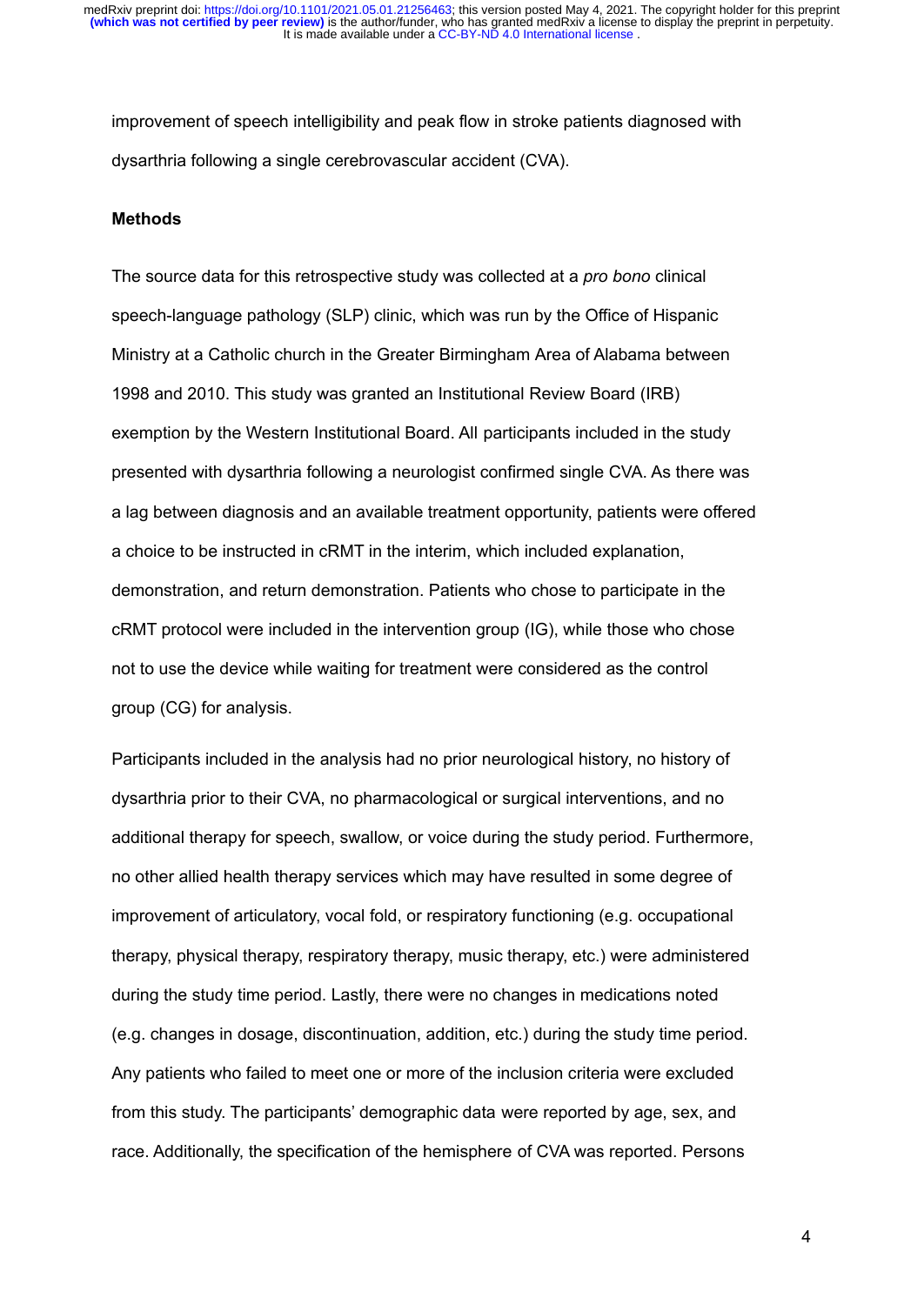documented to have had an extension of CVA were excluded. While awaiting treatment, all participants were offered a four-week home-based intervention of combined respiratory muscle training (cRMT) using the device.

#### cRMT Intervention

The intervention focused on combined respiratory muscle training (cRMT) and was administered using THE BREATHER  $\mathbb R$ . Patients were instructed to sit upright, and to forcefully inhale and exhale through the device using diaphragmatic-abdominal breathing. If necessary, patients were advised to use a nose clip. If patients were unable to maintain a tight lip seal using the mouthpiece of the cRMT device, they were presented with the option to utilize a CPR (cardiopulmonary resuscitation) facemask and received appropriate training. The duration of intervention was 28 days (4 weeks), and included three sessions per day. One session per week was supervised by a therapist. Each treatment day consisted of 3 sessions per day of up to 5 minutes of cRMT per session, as tolerated, judged by the patient's report of fatigue or dizziness and the clinician's assessment of patient fatigue. cRMT intensity was defined as the highest tolerated settings for both inhalation and exhalation. Settings for inhalation and exhalation were set independently from each other. Patient compliance and adherence to cRMT were assessed via patient communication during the weekly supervised intervention sessions. During the study duration, the control group received no treatment.

#### **Assessments**

To assess pulmonary function, we assessed peak flow using a peak flow meter (Spir-O-Flow Peak Flow Pocket Monitor, Spirometrics) by taking the average of 3 trials as there is a correlation between peak flow and the pulmonary function required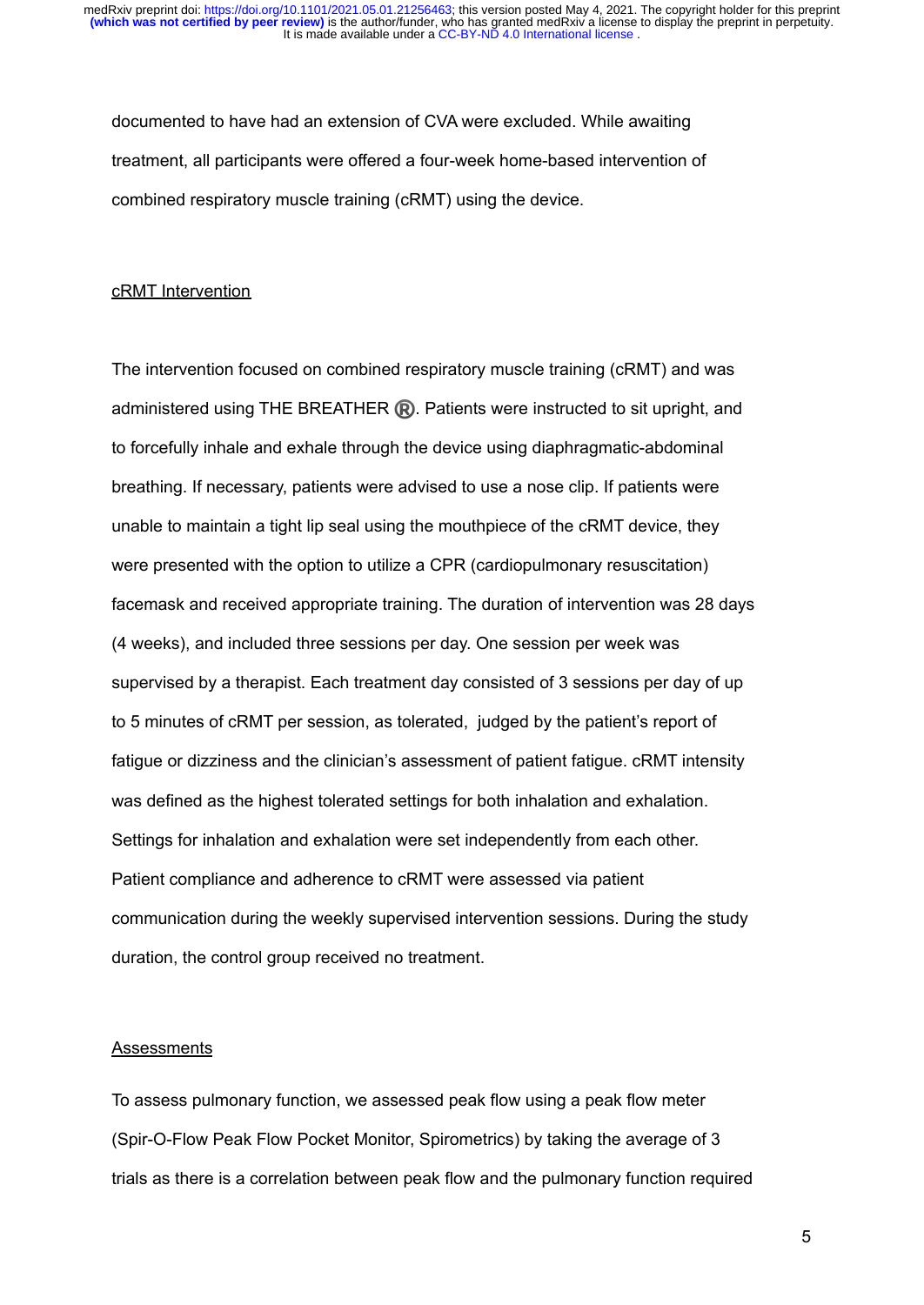for speech intelligibility. Participants' self-perception of their speech intelligibility was assessed using a visual analogue scale (VAS) with a 100 mm horizontal line where "0" on the far left represented "My family and friends don't understand anything I say" and "100" on the far right represented "My family and friends understand everything I say". Participants judged their own voice both pre- and post-treatment period by placing a vertical hash mark somewhere along the horizontal line. The clinician then measured the distance in millimeters from the left end of the horizontal line to the hash mark, so the speech intelligibility self-perception data is presented as a number from 0 to 100. Speech intelligibility at the word level was determined by administering the Assessment of Intelligibility of Dysarthric Speech (AIDS), which is an instrument designed to quantify speech intelligibility at the single word level and the sentence level [23]. For the purposes of this retrospective pilot study, only the single word intelligibility was assessed for each participant. The tasks to assess speech intelligibility at the single word level utilizing the AIDS allows the examiner to require the dysarthric speaker to either read single words aloud or, whenever this is not possible due to comorbid visual-perceptual deficits and/or inadequate premorbid reading abilities, to imitate the examiner's spoken model of each word assessed. Of these two methods, the former is considered to be the preferred method. Whichever method was employed in the initial assessment for a given participant on day 1 was also used for follow-up assessment on day 28 for that same participant. Regardless of method, each participant's spoken samples were audio-recorded onto a digital recording device in a quiet room. The recorded samples were then provided to 2 blinded judges who were speech-language pathologists, neither of whom were the examiner. Each judge was provided with a data worksheet copied from the AIDS test manual. The judges were required to listen to each of the 50 words recorded by a given dysarthric speaker. As they listened to each word, the judges would select one word from a field of 12 written possible words on the data worksheet. Once completed, the examiner, using a key of what the actual word was for each of the 50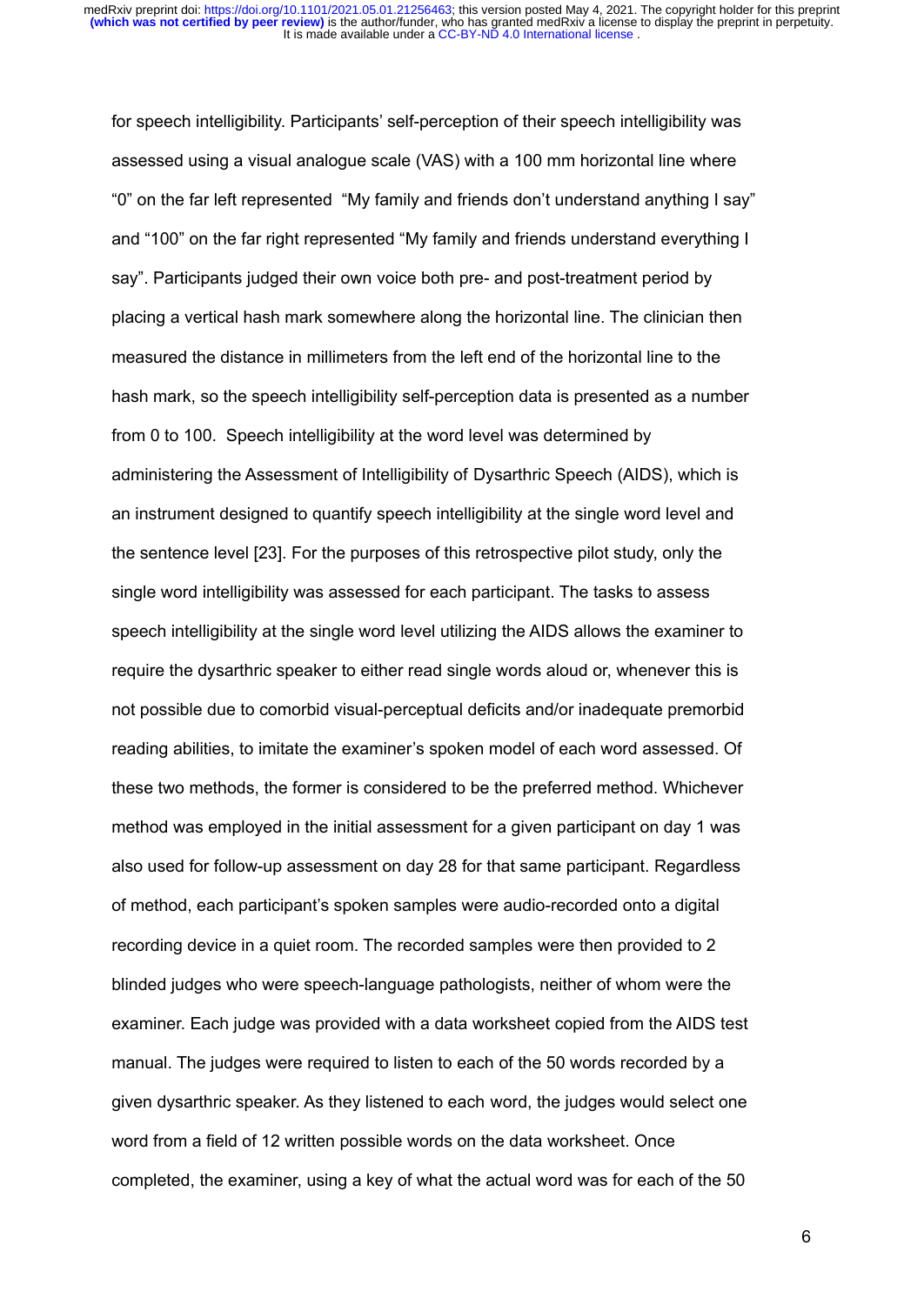samples, would calculate the percentage of words correctly understood, which represented the speech intelligibility of the given dysarthric speaker at the word level at that one point in time. Next, the scores of the two judges were averaged to derive the average intelligibility of speech at the word level for data analysis in this study.

#### Data Analysis

The primary research question was examined with one multivariate  $2 \times 2$  factorial analyses of variance with repeated measures. The between-subjects independent variable was the experimental group (control vs. intervention) and the within-subjects independent variable was time (pretest vs. post test). The three dependent variables were the average of the three peak flow readings, the self-perception of intelligibility, and the word-level intelligibility task.

Univariate analyses followed significant multivariate analyses. The primary focus of the analysis was to determine if there was a significant difference between the control condition and the experimental condition over time due to the intervention. The multivariate interaction effect of time by the experimental group determined whether the two experimental groups changed from the pretest to the post test.

#### **Results**

# Demographic and Clinical Data

This study includes ten participants. Demographic data including gender and age are outlined in table 1. The median age was 69 for the control group and 71 for the intervention group, with no significant difference between the groups (pValue: 0.85).

Table 1 also describes the classification of dysarthria identified in the subjects. According to diagnosis of the referring neurologist, of the five participants in the control group, one patient had a left hemisphere upper motor neuron (UMN) infarct which correlated with the presence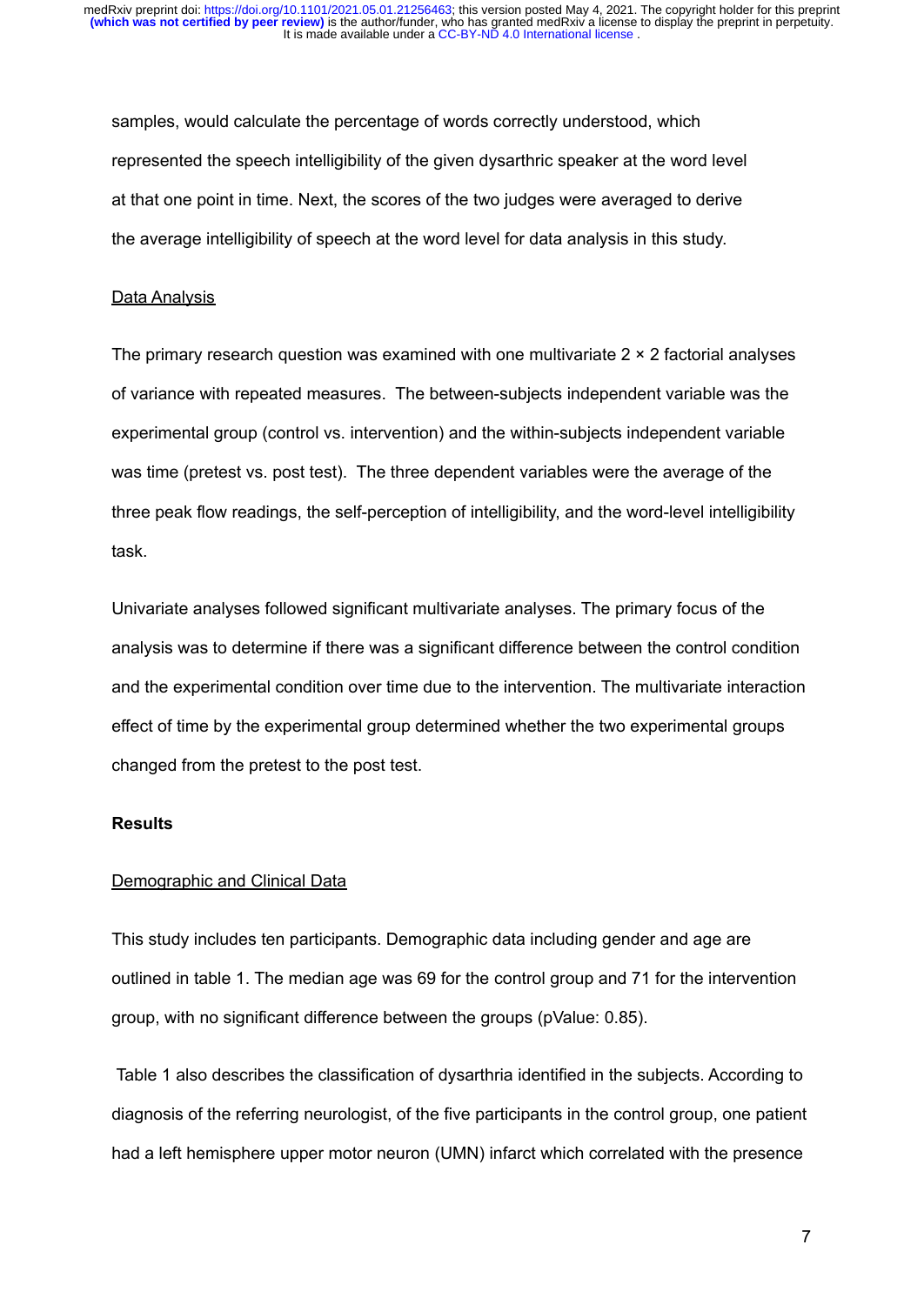of spastic dysarthria; one patient was diagnosed with a right hemisphere UMN insult and spastic dysarthria; two were diagnosed with lower motor neuron (LMN) infarctions in the brainstem and flaccid dysarthria; and one was diagnosed with a cerebellar infarct and ataxic dysarthria. Out of the five participants in the intervention group, two were diagnosed with left hemisphere UMN infarctions and spastic dysarthria; one was diagnosed with a right hemisphere UMN insult and spastic dysarthria; one was diagnosed with LMN infarct in the brainstem and flaccid dysarthria; and one was diagnosed with a cerebellar infarct and ataxic dysarthria (see Table 1). None of the participants in this study presented with hypokinetic, hyperkinetic, or mixed dysarthria. All participants reported English as their primary language.

|                     |  | Table 1: Distribution of gender and classification of dysarthria in the intervention (IG) and |  |  |
|---------------------|--|-----------------------------------------------------------------------------------------------|--|--|
| control group (CG). |  |                                                                                               |  |  |

|                       | CG             | IG | <b>Total</b>   |
|-----------------------|----------------|----|----------------|
| n                     | 5              | 5  | 10             |
| Gender                |                |    |                |
| Female                | 3              | 4  | 7              |
| Male                  | $\overline{2}$ | 1  | 3              |
| <b>Median Age</b>     | 69             | 71 |                |
| <b>Classification</b> |                |    |                |
| Spastic Dysarthria    | 2              | 3  | 5              |
| Flaccid Dysarthria    | $\overline{2}$ |    | 3              |
| Ataxic Dysarthria     |                |    | $\overline{2}$ |

# Main Results

Table 2 outlines the findings from the main assessments of peak flow, speech intelligibility and word-level intelligibility. We first examined whether there was a main effect for time for the set of three dependent variables and second whether there was a difference between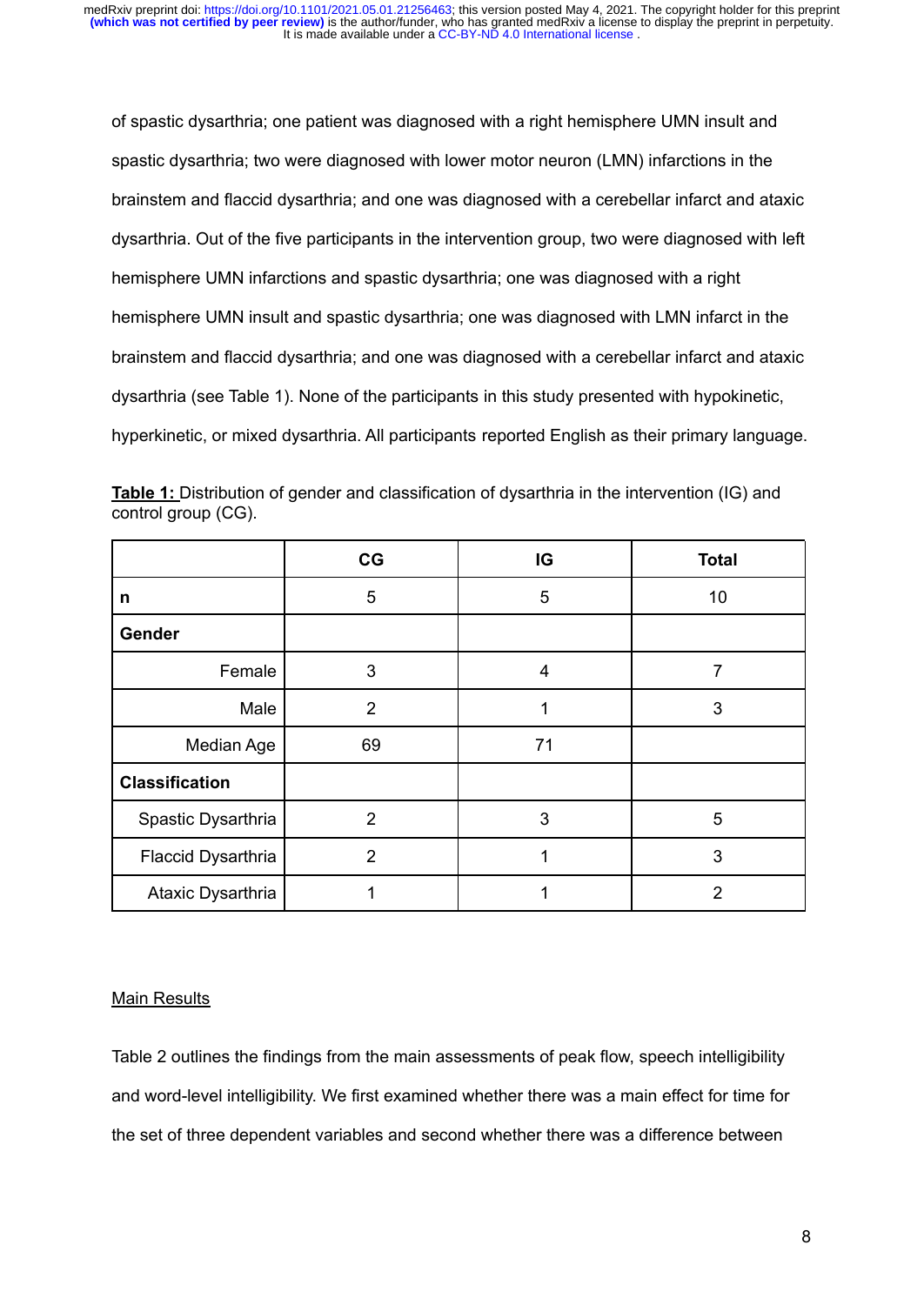the control and intervention groups over time (Complete results from the statistical analysis are available in supplementary material).

Average peak flow increased by 4.66% in the control group, while the intervention group showed an increase of 73.12%, corresponding to an improvement of 64.2 liters per minute. Self perception of intelligibility improved by 72.38% in the intervention group, compared to 0.83% in the control group, as assessed by VAS. Table 2 further shows that the speech intelligibility at word level improved by 43.92% in the intervention group, while it did not improve in the control group (0%). These results demonstrate significant improvements across outcomes in participants who performed cRMT compared to those who did not. The measurements for the participants in the control group remained essentially the same over time, while the participants in the experimental condition showed significant improvement at the posttest. Means for each group, as well as the percent change, are reported in Table 2.

|                    |                       | Pre cRMT |           | Post cRMT |           |                   |
|--------------------|-----------------------|----------|-----------|-----------|-----------|-------------------|
|                    | Experimental<br>Group | Mean     | <b>SE</b> | Mean      | <b>SE</b> | Percent<br>Change |
| Average Peak       | CG                    | 85.80    | 8.33      | 89.80     | 8.16      | 4.66%             |
| Flow (L/min)       | IG                    | 87.80    | 9.40      | 152.00    | 12.53     | 73.12%            |
| Self-perception    | CG                    | 48.40    | 9.63      | 48.80     | 10.18     | 0.83%             |
| of Intelligibility | IG                    | 42.00    | 8.90      | 72.40     | 7.19      | 72.38%            |
| Word-level         | CG                    | 0.62     | 0.10      | 0.62      | 0.10      | $0\%$             |
| intelligibility    | IG                    | 0.59     | 0.10      | 0.85      | 0.06      | 43.92%            |

**Table 2:** Pre cRMT and post cRMT means and standard error (SE) of average peak flow, self-perception of intelligibility and word-level intelligibility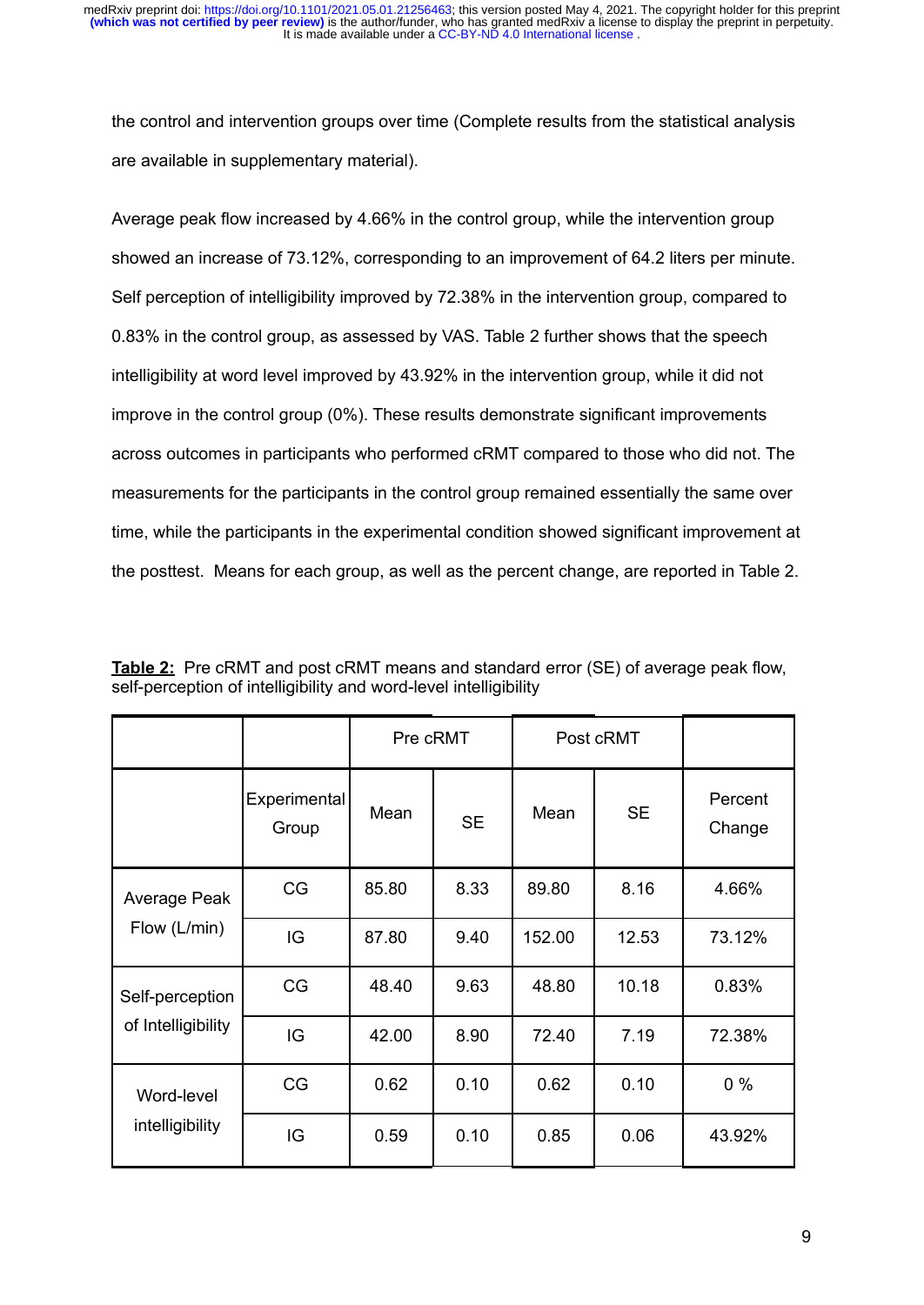It is made available under a CC-BY-ND 4.0 International license. medRxiv preprint doi: https://doi.org/10.1101/2021.05.01.21256463; this version posted May 4, 2021. The copyright holder for this preprint<br>(which was not certified by peer review) is the author/funder, who has granted medR







**Figure 1:** Four weeks of cRMT significantly improve average peak flow (a), self-perception of intelligibility (b) and world-level intelligibility (c) in the intervention group, but not in the control group. Error bars indicate standard error.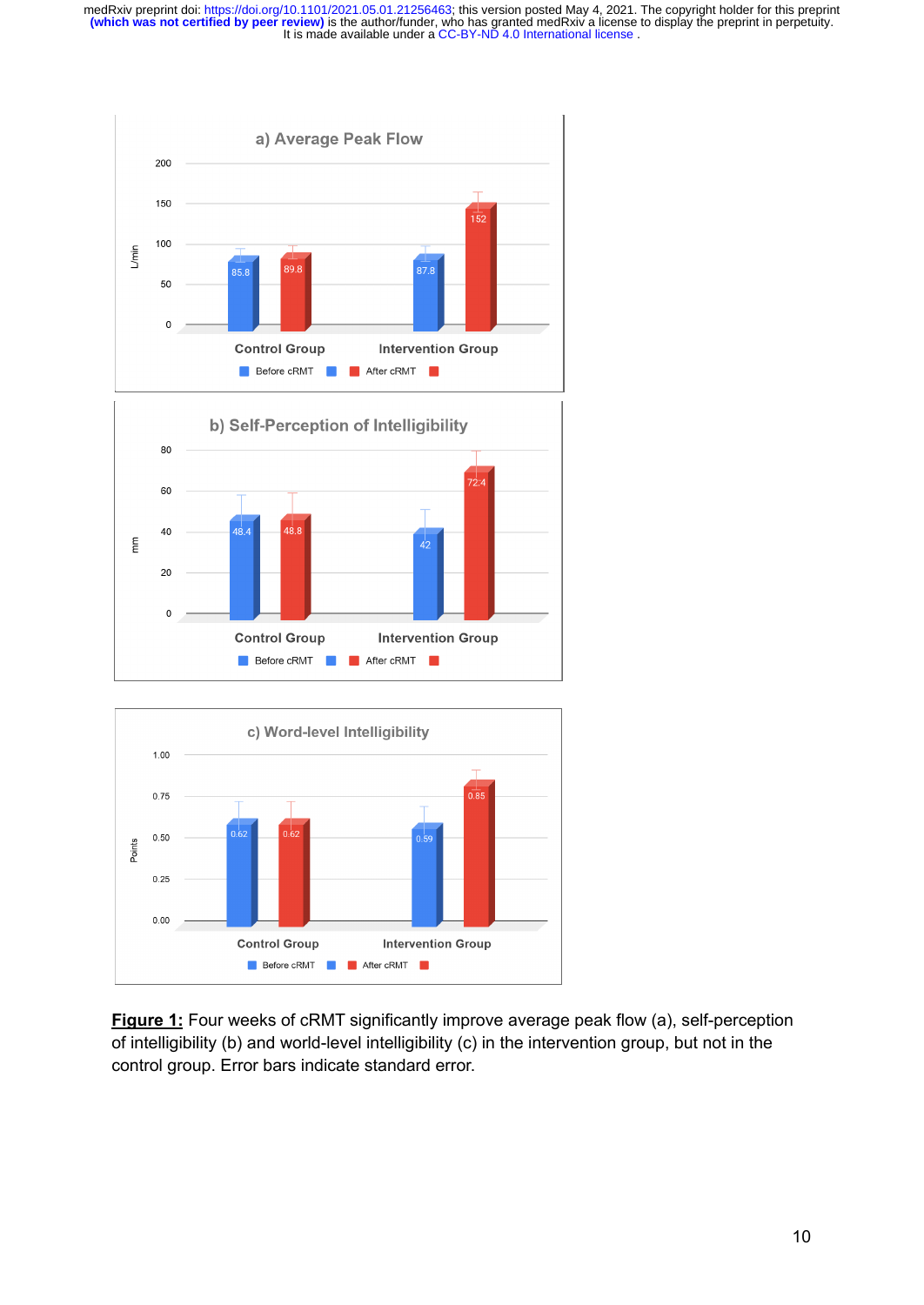It is made available under a CC-BY-ND 4.0 International license. medRxiv preprint doi: https://doi.org/10.1101/2021.05.01.21256463; this version posted May 4, 2021. The copyright holder for this preprint<br>(which was not certified by peer review) is the author/funder, who has granted medR

#### **Discussion**

This retrospective pilot study sought to determine the effectiveness of 4 weeks of 3 intensive brief daily sessions of cRMT on the speech intelligibility of stroke survivors with dysarthria. Compared to the control group whose data remained static, all of the participants in the experimental group showed positive gains after 4 weeks of cRMT in peak expiratory flow rate, self-perceived speech intelligibility, and speech intelligibility judged at the word level. This study is unique in its attempt to determine the potential effects of cRMT on speech intelligibility. A recent study found some improvements in selected respiratory dynamics as well as measures of voice perturbation in stroke patients using both inspiratory and expiratory RMT, but no reports of speech intelligibility improvement were included [47]. The improvements in respiratory peak flow and intelligibility measures in this study suggest that cRMT can have a significant impact on patients with stroke-induced dysarthria.

The direct effect of cRMT on peak flow on the participants in the intervention group was not unexpected given the nature and intensity of the training and existing data from other studies [36,37,51]. It is likely that the experimental group participants experienced an increase in both inspiratory strength (resulting in higher initial lung volumes for the task), and forced expiratory strength (allowing for higher expiratory flow volume for the task). Both or either of the two effects could potentially explain the average 73% increase in peak flow for the experimental group. It is also possible that the changes were simply due to a practice effect after spending 4 weeks using the device; participants may have simply improved at the peak flow task. However, the accompanying improvements in both intelligibility measures suggest that the improvements in peak flow may indeed have been an experimental effect.

Both the experimental participants' self-perceived intelligibility and their average word-level intelligibility as perceived by two blinded judges increased significantly after the 4-week cRMT training regimen. However, there was a larger (72%) increase in the perception of their own intelligibility than in their word-level intelligibility increase (44%) as perceived by the judges. This is likely due to the marked difference between intelligibility judged at the word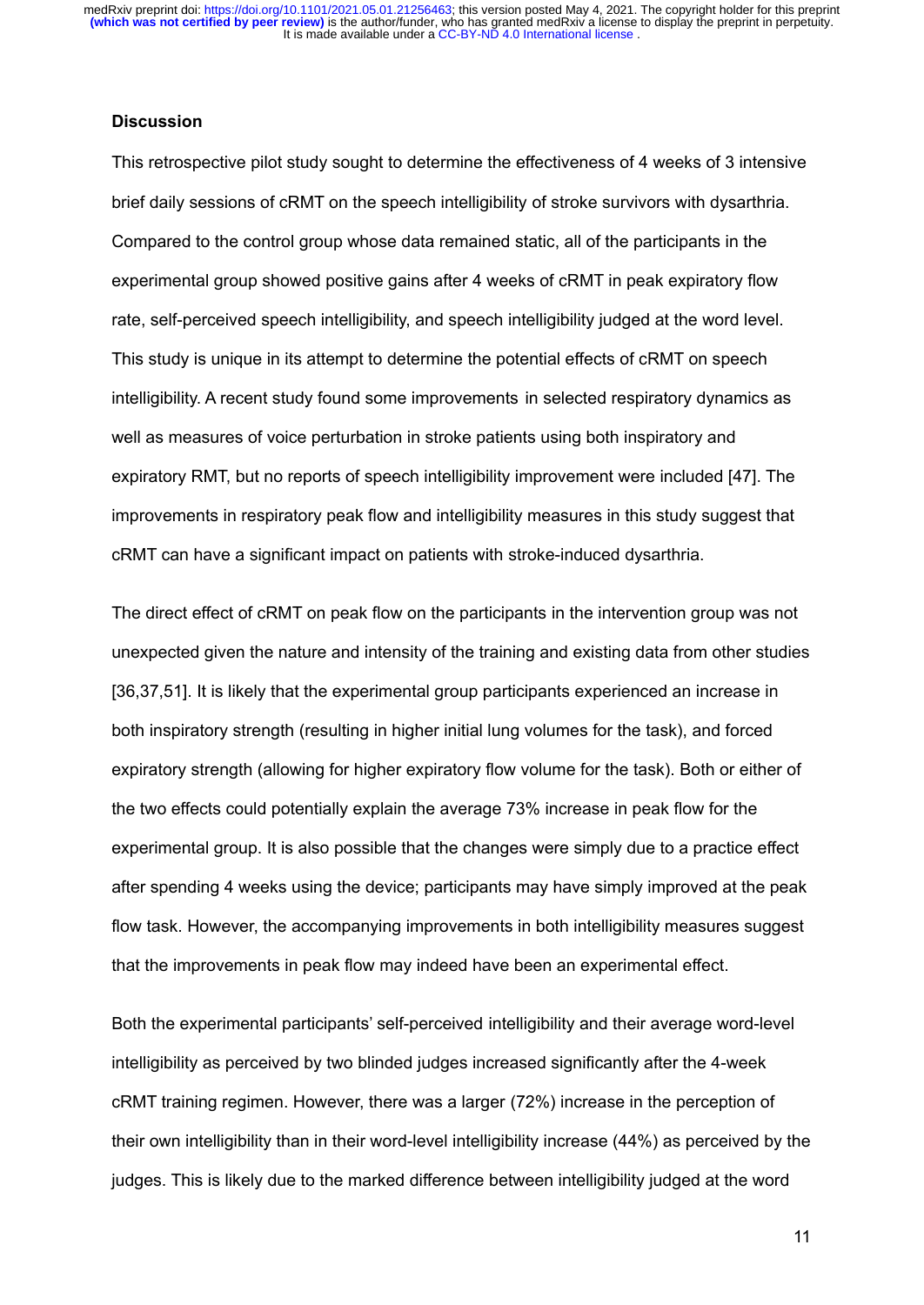level and at the sentence or conversational level. At the word level, no contextual cues are available to aid a listener in comprehension. It is assumed that the participants in the intervention group had an increase in word-level intelligibility because they were speaking with a higher initial lung volume after practicing taking more forceful inhalations. It is difficult to predict from these data what their sentence or conversation-level intelligibility would have been; it may have increased similarly due to speaking with higher lung volumes and the addition of linguistic context, but those gains may have been limited due to decreasing lung volumes across longer utterances. It is significant from a psychosocial standpoint that the experimental participants reported a 72% percent increase in the perception of their own intelligibility; if they felt that others understood them with less difficulty, this points to the validity of using cRMT for improving the functional intelligibility of dysarthric speech.

It is possible as well that the gains in both measures of intelligibility occurred due to an increase in the participants' baseline subglottal pressure, and therefore vocal intensity, for speech. It is clear from the LSVT literature [39,52,53] that solely targeting loudness in treatment of hypokinetic dysarthria can have significant positive impact on not just the loudness of speech, but its rate and articulatory precision as well. While no speech tasks were directly targeted in this study, the carry-over effect from cRMT training to improved respiratory function and greater loudness during speech may be responsible for the positive gains seen in this study.

Despite the small sample size and retrospective nature of this study, the magnitude of the observed gains in peak flow and intelligibility measures are rather striking. The fact that the intelligibility measures improved to such a degree in the experimental group suggests that cRMT could be a viable treatment option for making functional gains in communication for patients with dysarthria. The cRMT device used in this study is a relatively accessible and inexpensive option for treating dysarthria since the task has a relatively low cognitive load. It is important to note that the nature of the training protocol used here, involving a high effort task employed within a high-intensity treatment regimen over a short period of time, adheres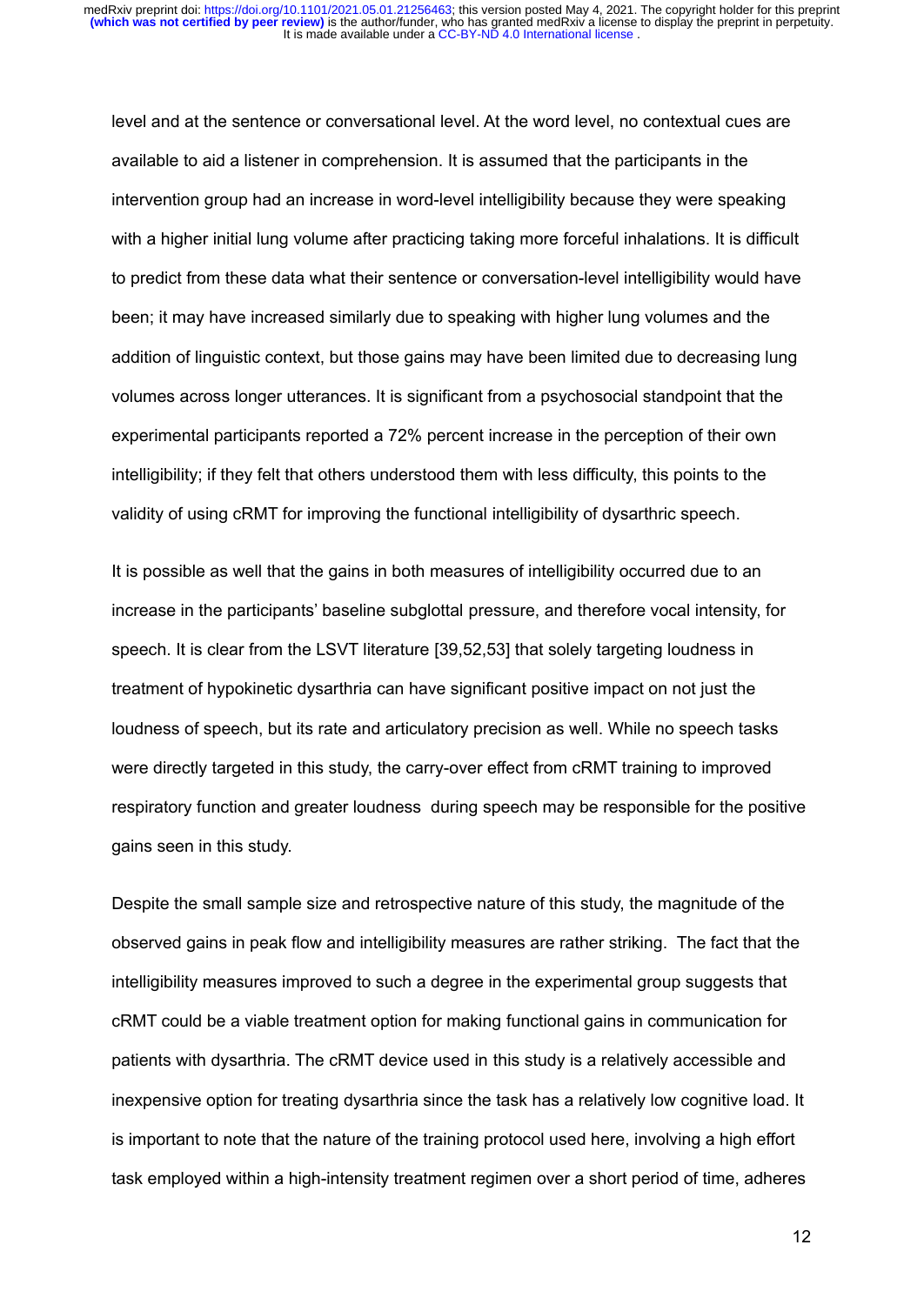to muscle training principles of intensity, specificity and increasing load over time [32]. This fact could explain the magnitude of the gains seen here.

#### Limitations:

There are several possible limitations to this study that warrant caution in interpreting the results. The relatively small sample size and retrospective nature of the study are first on this list. The fact that the two groups were similar in their makeup of specific dysarthria types was beneficial for group comparisons; however, the fact that both experimental and control groups had a heterogeneous mix of dysarthria types makes it difficult to generalize the results of the study to specific populations of patients with dysarthria. Furthermore, the nature of this retrospective study is the reason for the lack of a sham-controlled group which would have empowered the study to discern any skewing of data towards a positive outcome and thereby minimize risk of bias. While the gains in word-level intelligibility were significant for the intervention group, it should be noted even though this task represents a more difficult challenge for the listener since there are no context cues, it should be recognized as the easiest for the participants since they are able to produce a single word with higher initial lung volumes. Another limitation of this study is the lack of randomization due to treatment choice by the patient. The next potential limitation is that no assessment was made of the level of general debility or mobility post-CVA as it is possible that the intervention group had an overall physical advantage compared to the control group and may have more easily benefited from respiratory muscle training. Furthermore, no measures of cognitive-linguistic function were reported for the participants, meaning that the peak flow measurements, which require high effort and an understanding of the task, may not be an accurate reflection of true respiratory effort. Finally, no indirect or direct measurements of either subglottal pressure or vocal intensity were made; these measurements could shed light on the potential mechanism of improved intelligibility seen in the experimental participants.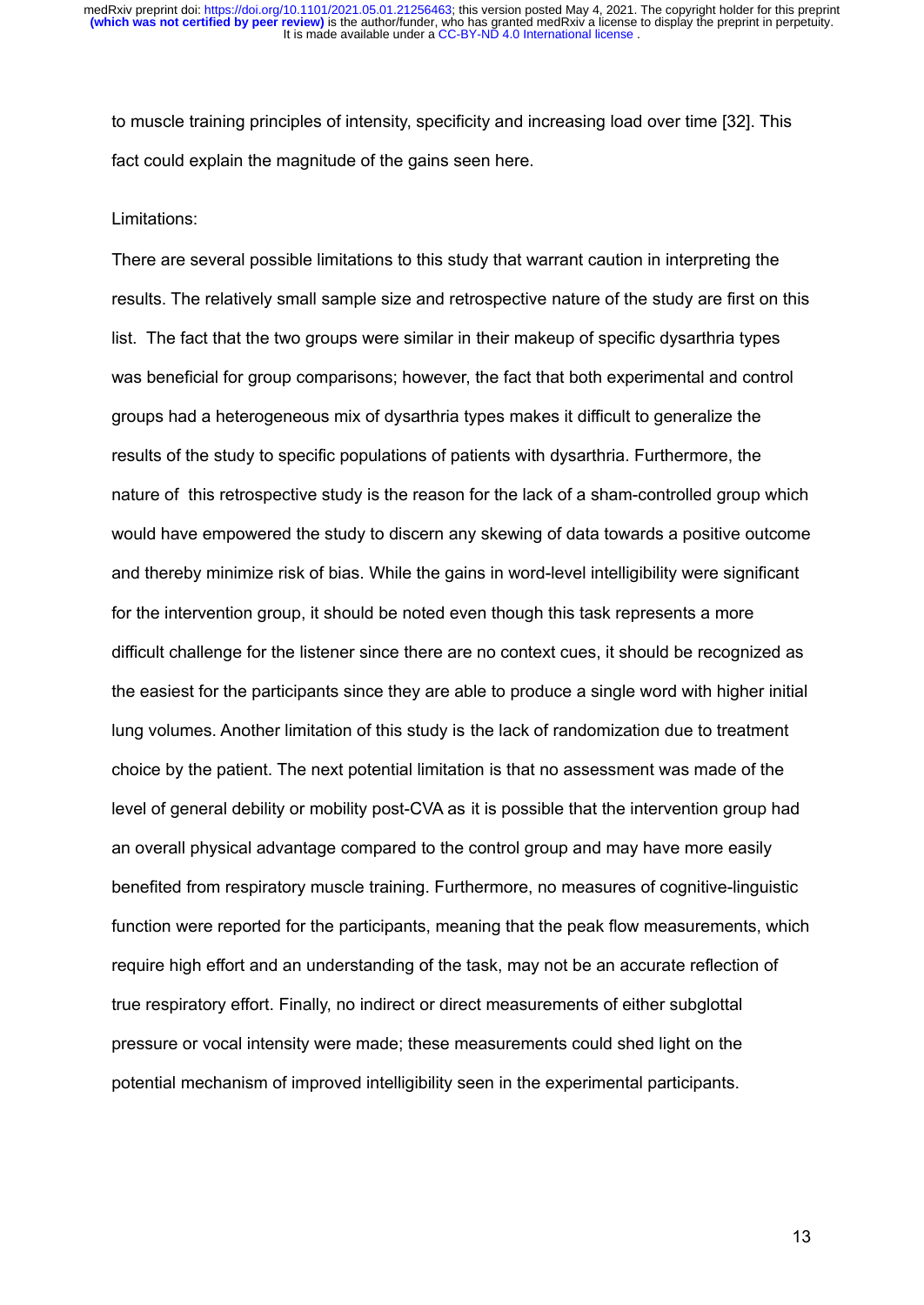It is made available under a CC-BY-ND 4.0 International license. **(which was not certified by peer review)** is the author/funder, who has granted medRxiv a license to display the preprint in perpetuity. medRxiv preprint doi: https://doi.org/10.1101/2021.05.01.21256463; this version posted May 4, 2021. The copyright holder for this preprint

# **Conclusion**

This retrospective study analyzes the use of combined Respiratory Muscle Training (cRMT) with a hand-held device exercising both the muscles of inhalation and exhalation over a four week period revealing significant improvements in peak expiratory flow and speech intelligibility at the word level in the intervention group, as compared to the no treatment control group. In addition, this study also reveals superior patient perception with the intervention group in the domain of others understanding their speech. The present study therefore suggests the effectiveness and feasibility for the inclusion of cRMT in the treatment of persons who present with dysarthria after CVA. Further study is warranted with a double blinded prospective, randomized sham-controlled study to verify these findings in a larger, more diverse population.

# **Acknowledgements**

The authors thank Sabine Elizabeth French, Ph.D., John F. Richardson, MS, CCC-SLP, Tom Slominski, MA, CCC-SLP, Sigfredo Aldarondo, M.D., FCCP, Tom Berlin, DHSc, RRT, and Betsy Page, MA, CCC-SLP for help with the statistical analysis, critical reading of the manuscript, and helpful comments.

# Disclosures and Contributions

CG declares no conflict of interest. NB serves as independent Chief Scientist for PN Medical. RJA declares no conflict of interest. TM declares no conflict of interest.

# References

- 1. Kunst AE, Amiri M, Janssen F. The decline in stroke mortality: exploration of future trends in 7 Western European countries. Stroke. 2011;42: 2126–2130.
- 2. Arboix A, Martí-Vilalta JL, García JH. Clinical study of 227 patients with lacunar infarcts. Stroke. 1990;21: 842–847.
- 3. Lloyd-Jones D, Adams RJ, Brown TM, Carnethon M, Dai S, De Simone G, et al. Executive summary: heart disease and stroke statistics--2010 update: a report from the American Heart Association. Circulation. 2010;121: 948–954.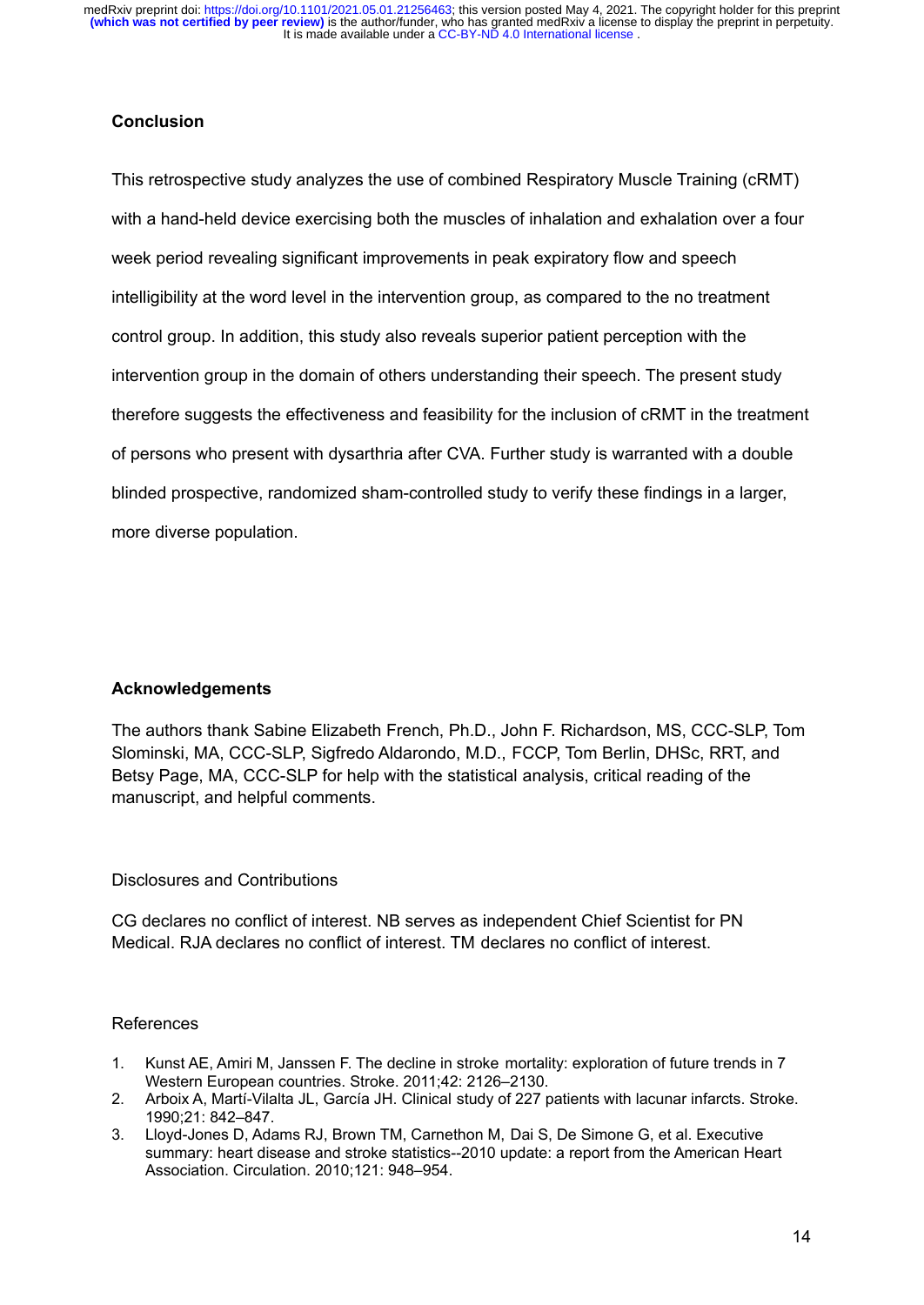- 4. Enderby P, Emerson J. Speech and language therapy: does it work? BMJ. 1996;312: 1655–1658.
- 5. Lawrence ES, Coshall C, Dundas R, Stewart J, Rudd AG, Howard R, et al. Estimates of the prevalence of acute stroke impairments and disability in a multiethnic population. Stroke. 2001;32: 1279–1284.
- 6. Miller N, Bloch S. A survey of speech--language therapy provision for people with post-stroke dysarthria in the UK. Int J Lang Commun Disord. 2017;52: 800–815.
- 7. Brady MC, Clark AM, Dickson S, Paton G, Barbour RS. The impact of stroke-related dysarthria on social participation and implications for rehabilitation. Disabil Rehabil. 2011;33: 178–186.
- 8. Dickson S, Barbour RS, Brady M, Clark AM, Paton G. Patients' experiences of disruptions associated with post-stroke dysarthria. Int J Lang Commun Disord. 2008;43: 135–153.
- 9. Wilson RD. Mortality and cost of pneumonia after stroke for different risk groups. J Stroke Cerebrovasc Dis. 2012;21: 61–67.
- 10. Bowen A, Hesketh A, Patchick E, Young A. … and service users' perceptions of early, well-resourced communication therapy following a stroke: a randomised controlled trial (the ACT NoW Study). Health Technol. 2012. Available: https://europepmc.org/books/nbk97269
- 11. Park EJ, Kim JH, Choi YH, Son JE, Lee SA, Yoo SD. Association between phonation and the vowel quadrilateral in patients with stroke: A retrospective observational study. Medicine . 2020;99: e22236.
- 12. Martino R, Foley N, Bhogal S, Diamant N, Speechley M, Teasell R. Dysphagia after stroke: incidence, diagnosis, and pulmonary complications. Stroke. 2005;36: 2756–2763.
- 13. Martino R, Pron G, Diamant N. Screening for oropharyngeal dysphagia in stroke: insufficient evidence for guidelines. Dysphagia. 2000;15: 19–30.
- 14. Darley FL, Aronson AE, Brown JR. Clusters of Deviant Speech Dimensions in the Dysarthrias. Journal of Speech and Hearing Research. 1969. pp. 462–496. doi:10.1044/jshr.1203.462
- 15. Darley FL, Aronson AE, Brown JR. Differential Diagnostic Patterns of Dysarthria. Journal of Speech and Hearing Research. 1969. pp. 246–269. doi:10.1044/jshr.1202.246
- 16. Darley FL, Aronson AE, Brown JR. Motor speech disorders. WB Saunders Company; 1975.
- 17. Johns DF. Clinical Management of Neurogenic Communicative. Prentice Hall; 1985.
- 18. DWORKIN, P J. Motor Speech Disorders. A Treatment Guide. 1991; 85–132.
- 19. Weismer G. Motor Speech Disorders: Essays for Ray Kent. Plural Publishing; 2006.
- 20. Duffy JR. Motor Speech Disorders: Substrates, Differential Diagnosis, and Management. Elsevier Mosby; 2005.
- 21. Robin DA, Yorkston KM, Beukelman DR. Disorders of motor speech: Assessment, treatment, and clinical characterization. Paul H Brookes Publishing Company; 1996.
- 22. Till JA, Yorkston KM, Beukelman DR. Motor Speech Disorders: Advances in Assessment and Treatment. P.H. Brooks Publishing Company; 1994.
- 23. Yorkston KM, Beukelman DR. Assessment of Intelligibility of Dysarthric Speech. C.C. Publications; 1981.
- 24. Robin DA, Luschei ES. Patent. 5,119,831.
- 25. Arnold RJ. Patent. 6,050,961.
- 26. Robbins JA et al. Patent. 6,702,765.
- 27. Arnold RJ, Mann GD. An Introdution to the Oromotor Dynanometer. Annual Meeting of the American Speech-Language-Hearing Association; 2004.
- 28. Hardy JC. Intraoral breath pressure in cerebral palsy. J Speech Hear Disord. 1961;26: 309–319.
- 29. Hardy JC. Suggestions for Physiological Research in Dysarthria. Cortex. 1967;3: 128–156.
- 30. Hardy JC. Respiratory physiology: implications of current research. ASHA. 1968;10: 204–206.
- 31. Nicholson P, Covelli JL. Better Breathing a self teaching manual, 4th edition. PAL-Medical, Inc; 1989.
- 32. McConnell A. Respiratory Muscle Training E-Book: Theory and Practice. Elsevier Health Sciences; 2013.
- 33. Chaitow L, Bradley D, Gilbert C. Recognizing and Treating Breathing Disorders E-Book. Elsevier Health Sciences; 2014.
- 34. Sapienza CM, Troche MS. Respiratory Muscle Strength Training: Theory and Practice. Plural Publishing; 2011.
- 35. Sapienza C, Hoffman B. Respiratory Muscle Strength Training. Plural Publishing; 2020.
- 36. Arnold RJ, Bausek N. Effect of respiratory muscle training on dysphagia in stroke patients—A retrospective pilot study. Laryngoscope Investigative Otolaryngology. 2020;n/a. doi:10.1002/lio2.483
- 37. Arnold RJ, Gaskill CS, Bausek N. Effect of Complete Respiratory Muscle Training (cRMT) on